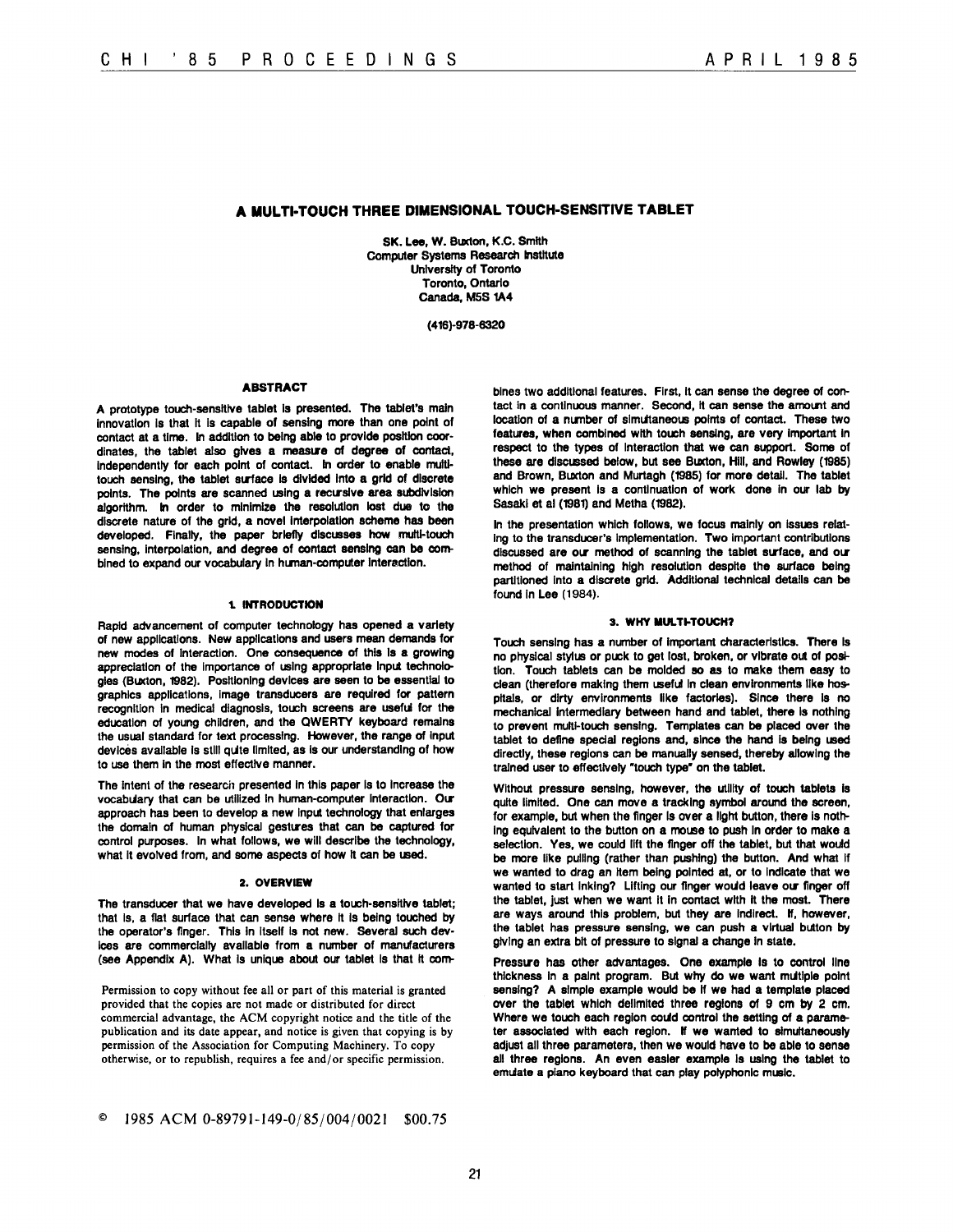# **4. HARDWARE DESCRIPTION**

A brief description of the hardware of the fast multiple-touchsensitive input device (FMTSID) is introduced here. The design of the hardware is based on the requirements of the fast scanning algorithm and on tradeoffs between software and hardware. Many sensors have been examined for our particular application, however (Hurst, 1974; Hillis, 1982; TSD, 1982; TASA, 1980; JSRC, 1981; Matha, 1982) none seemed to have the properties that satisfy the requirements of a FMTSID. The hardware basically consists of a sensor matrix board, row and column selection registers, A/D converting drcults and a controlling CPU.

The design of the sensor matrix is based on the technique of capacitance measurement between a finger tip and a metal plate. To minimize hardware, the sensors are accessed by row and column selection. Row selection registers select one or more rows by setting the corresponding bits to a high state in order to charge up the sensors while the column selection registers select one or more columns by turning on corresponding analog switches to discharge the sensors through timing resistors. The Intersecting region of the selected rows and the selected columns represents the selected sensors as a group. A/D converting circuits measure the discharging time Interval of the selected sensors. A University of Toronto 6809 board Is used as a controlling CPU. The touch surface of the sensor board consists of number of small metal-coated rectangular-shaped areas serving as sensor plate capadtors. The design of the metal plate area of a unit sensor depends on the measurable capacitance change that results when the area Is covered by a finger tip, and on the resolution that can be Implemented.



Fig. 1 A model of a selected sensor in the sensor matrix.

In order to select a sensor by row and column access, two diodes are used with each sensor. One diode, connected to the row line, Is used to charge up the sensors in the row. It Is referred to as the Charging Diode (CD) as shown in Figure 1. The CD also serves to block the charge flowing back to the row line when the row line voltago is dropped to zero. The other diode called the Discharging DIOde(DD), connected to the column line, enables discharging of the selected row sensors to a virtual ground. Also the DD blocks charge flow from the sensors In the selected row to the sensors In the unselected rows during the discharging period. The selection of rows, by the row selection procedure, causes the sensors to be charged. The sensors in the column are then discharged through essodated timing resistors connected to the column selection switches.

The charges stored in the selected row(s) flow down through the selected switches to the virtual ground of a fast operational amplifier. All the discharging currents are correspondlngly added to produce a signal from which the discharging tlme of all the selected sensors is found by comparison with a threshold voitage.

Pressure sensitivity is incorporated by two measures: First there is the effect, here minor, of compression of the overlaying insulator. Second there is the effect of intrinsic spreading of the compressible finger tip as pressure is increased.

The software in the controlling CPU utilizes communication with the host computer to accommodate the interpolation scheme. The dock rate (10 MHz) allows about 10 counts to correspond to the sensor capacitance change due to a touch. But, of course, the capacitance of all the circuitry attached to the column line during the discharging period is much larger than the sensor capacitance. Thus before scanning the tablet for a touch, it is scanned completely in all possible resolution modes when not touched. The values so obtained are stored as references. Touches are identified by the differences between the reference values and the values measured during use.

The capacitance change corresponding to the touch by more than one finger (or by the whole hand) is very large. Thus the number of bits in the counter should be enough to measure the maximum capacitance. However It Is unnecessary either to have sufficient bits to measure the entire capacitance Including the surrounding capacitances, or to store the corresponding "complete" counter values as references. It is necessary only to have one more bit than the number of bits required to count the value of change In the capacitance rather than the complete value In order to measure the differences of capacitance due to touch. Thus only an 8 bit counter is implemented. The counter enables the measurement of a 7 bit capacitance change regardless of the degree of overflow in the counter.

A facility is also provided for identifying templates applied to the surface of the tablet.

## **5. SCANNING ALGORITHM**

One idea of some significance that can be introduced is to avoid scanning of all the pixels in the tablet which contain no information. For example, scanning all 2048 points of a tablet having a resolution 64 by 32 for fewer than 10 points is really quite a ridiculous idea. In fact, If the number of points to be searched Is comparably small, then an improved algorithm, here called recursive area subdivision, can be used. A particular Implementation example Is described as follows.

Consider a tablet with resolution 8 by 8 to be searched for a touch point as shown in Figure 2. First, check the tablet for touch as a whole region as shown by the area ABCD in the figure. If touch is detected, divide the tablet Into two equal regions shown by the line EF and check each of the two regions ABEF and EFCD for touchedness. Select the touched region, region EFCD In this case, and divide this Into two equal regions as shown by the division line GH. Continue this process on the touched reglon until no further division is possible, that is, until a unit sensor, designated as the region PKMO In Figure 2, Is reached. The figure also shows the sequence of subdivision In the recursive subdivision scheme.



(n)-Sequence of subdivision in binary operation.

Fig. 2 Racursive subdivision operation for 8 by 8 tablet.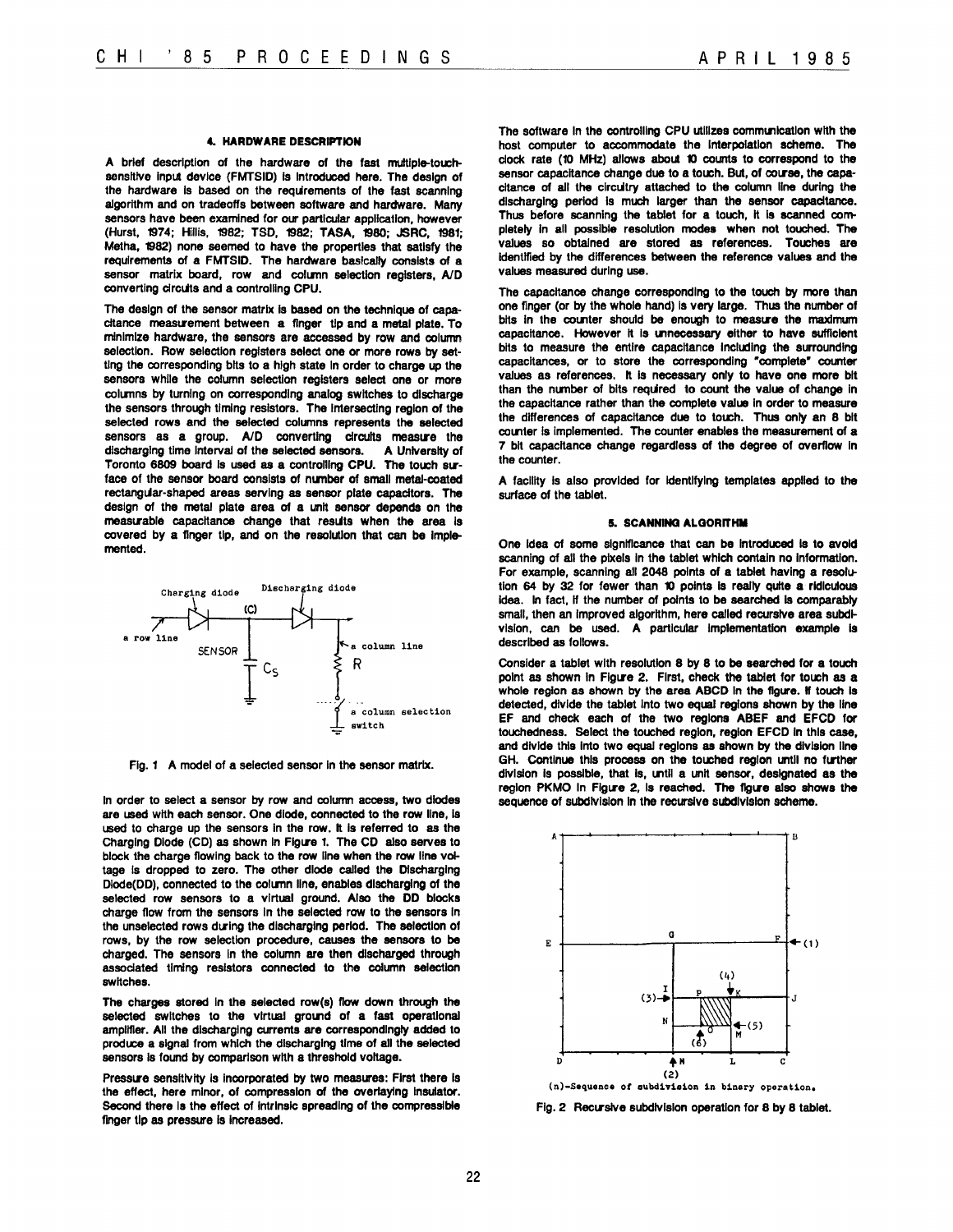Using this algorithm, a search for one point on a tablet having a resolution 64 by 32, requires 22 scanning times, that is

$$
2 \cdot \{ \log \text{sub} \ \ 2 \} \ (64 \cdot 32) = 22
$$

If there is no overhead In the recursive subdivision process and scanning begins at the "top of the tree" (that Is, with a region in which all pixels are grouped together), then using this scheme, the number of touched points that can be identified in the time that It would take to detect one touch directly (that is, if all pixels are scanned one by one sequentially) is

 $N = \{(64 * 32)$  over 22} = 186.

This shows immediately that the recursive subdivision scheme is much superior to sequential scanning if the number of points to be scanned is fewer than 186.

## **6. INTERPOLATION**

It may seem that the resolution of the hardware Is too low for use In graphics applications. However touch Intensity and multi-touch sensitivity can be used to enhance resolution. This is possible because the center of a touch can be most accurately estimated by an interpolation utilizing the values of the adjacent sensor intensities.

Direct Interpolation schemes for a few cases has been Implemented. One of interest is to interpolate an array of 3 by 3 sensors using a touched point in the center. Another is to interpolate all points on the tablet. The later one obviously provides the highest resolution but as a result It simply emulates a single touch tablet with very high resolution.

# **7. PERFORMANCE**

### 7.1 Sensor

An ideal sensor matrix for a FMTSID would be one that has uniform and small reference values over a grouping level, a large variation of Intensity due to a touch, and fast measurement time. The sensor matrix of the prototype, however, has a relatively wide range of reference values. However these values do not change very much over extended periods of time. The results show that doubling the number of sensors In a group in the column direction Increases the reference value by a factor of about 1.5. This corresponds well to theoretical estimates. As well the results show that Increasing the number of sensors in a group in the row direction, in contrast, does not Increase the reference value In general, even ff the number of the sensors Is doubled In a group. The reference value ranges from 40 (for a single sensor in a group) to 580 (for the entire array of 64 by 32 sensors considered as a group).

In order to account for time and other variations of the reference values, a threshold is included which must be overcome In order for a touch to be detected. The threshold used ranges from 2 to 7 counts depending on group size. Using these threshold values the CPU does not report untouched points wrongly over intervals of at least 3 hours In either sequential or recursive subdivision modes. The recursive subdivision scheme uses 6 different thresholds, consequently it is very unlikely to report a wrong point whereas the linear scanning mode using only a single threshold Is likely to be mere sensitive.

The intensity of a single touch for a single sensor group varies over the tablet but usually ranges above the threshold value by as much as 15. For a single 64 by 32 sensor group, the intensity varies from person to person but it ranges from the threshold to 124. This maximum is obtained when a palm rather than a finger touches the tablet. Another interesting feature Is that the response time becomes faster as the number of sensors in a group becomes larger, and furthermore that for the 64 by 32 sensor group, it is possible to detect of a hand merely placed in the vicinity of the tablet.

#### 7.2 Spatial Resolution

One possible and immediate interpolation scheme is to interpolate a "touched" point with all adjacent values which may not be large enough to be reported as touched. A local array of 3 by 3 points can be used for this Interpolation. Some examples drawn on a laser printer (consequently having no intensity scale) are shown in Figure 3. These pictures are produced without feedback, that is, drawn without the operator looking at the output screen. This does not allow the operator to compensate, that Is, to select points where data are sparse In comparison with the Intended figure, but rather takes direct input from the location of the figure drawn on the Input device. The first picture (a) is drawn by moving a finger in a straight line (guided by a ruler) for various angles and the second one (b) is drawn by moving a finger in a line guide by a circle drawn on a template. These tests show that Interpolation actually increases the spatial resolution as well as the Iocatablllty of a fine point on a screen.



(a) Straight lines drawn by the tablet using 3 by 3 aenaor array interpolation. The scales shown represent the boundaries of the actual sensors.



(b) A circle drawn by the tablet using 3 by 3 sensor array interpolation. The scales shown represent the boundaries of the actual sensors.

Fig 3 Points drawn by the tablet using an interpolation method.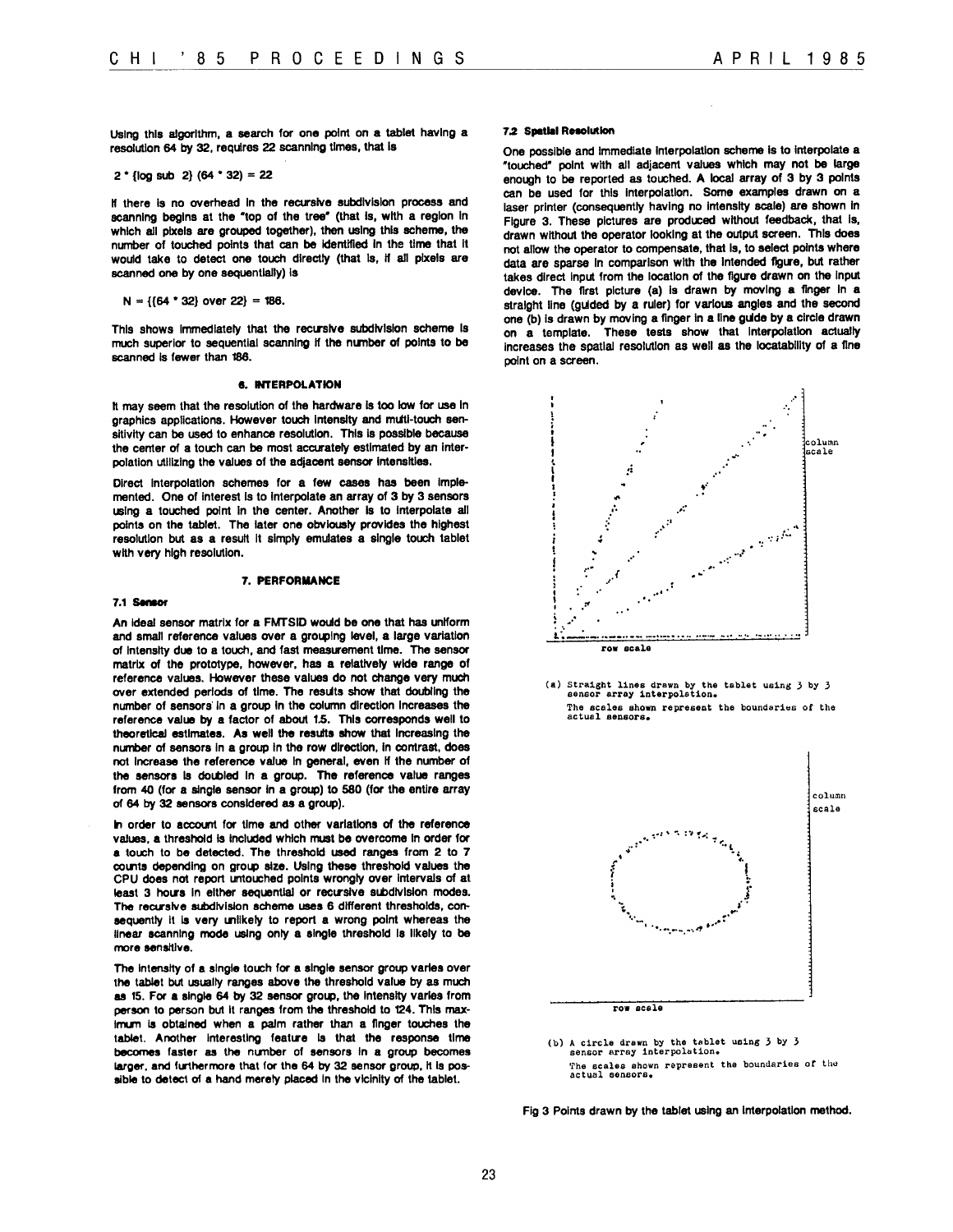Since the spatial resolution in the local interpolation scheme is limited by the number of bits available from the intensities of an array of 3 by 3 sensors, other scheme was considered. In this scheme, all the points from a complete scan of a tablet are interpolated allowing the potential resolution to be almost infinite. However this process simply emulates a projective device and accordingly reports only single point, which is Interpolated from all the points on the tablet. However with this scheme, there are a great many ways of pointing to a specific location on a display screen, a feature wIth some Intriguing application possibilities.

### 7.3 Response Time Delay

The response time delay is the time delay from the beginning of a touch to an output received either by local terminal or by an output device attached to the host computer. For multiple touches, this delay will increase with the number of touches. The prototype used with a 9600 baud-rate terminal to measure time delays. Actual response times were measured several times and averaged for various cases and are tabulated In Table 1.

| Case        | best | typical | worst |
|-------------|------|---------|-------|
| (a) pts/sec | 17.6 | 15.2    | 12.8  |
| msec/pt     | 56.8 | 65.6    | 78.1  |
| (b) pts/sec | 19.2 | 17.2    | 16.0  |
| msec/pt     | 52.1 | 58.1    | 62.5  |
| (c) pts/sec | 24.0 | 22.0    | 18.8  |
| msec/pt     | 41.6 | 45.5    | 53.2  |

**TABLE** 1. Actual Response Time Delays

The cases In Table one are to be Interpreted as follows:

- a one sensor touched continuously
- b two sensors touched at the same time continuously
- c four sensors touched at the same time continuously

#### **8. CONCLUSIONS**

A prototype of a fast-scannlng multiple-touch-sensitive Input tablet having both the adaptability and flexibility for a broad range of applications has been designed and implemented. Capacitance measurernent of Individual eensor(s) which can be uniquely addressed using two diodes per sensor, makes It possible to sense both the positions and Intensities of one or more simultaneous touches without ambiguity. The sensor matrix Is controlled by University of Toronto 6809 board whose serial port is connected to one of the I/O ports of a host computer. Software that utilizes the recursive subdivision algorithm for fast scanning an array of 64 by 32 sensors on the tablet, and that communlcatee wIth the host computer, has been Implemented and tested.

#### **9. ACKNOWLEDGEMENTS**

The research described in this paper has been funded by the Natural Sciences and Engineering Research Council of Canada. This support is gratefully acknowledged.

# **10. REFERENCES**

- Brown, E., Buxton, W. & Murtagh, K. (1985). Windows on Tablets as a Means of Achieving Virtual Input Devices. Computer Systerns Research Institute, University of Toronto.
- Buxton, W. (1982). Lexical and Pragmatic Considerations of Input Structures, *Computer Graphics, 17 (1),* 31 - 37.
- Buxton, W., Hill, R. & Rowley, P. (1985). Issues and Techniques in Touch-Sensitive Tablet Input, Computer Systems Research Institute, University of Toronto.
- Hillis, W.D. (1982), A High Resolution Imaging Touch Sensor, International Journal of Robotics Research, 1 (2), 33 - 44.
- Hurst, G. (1974). Electrographic Sensor for Determining Planar Coordinates, United State Patent 3,798,370, March 19, 1974, Elographics, incorporated.
- JSR (1981), Pressure-Sensitive Conductive Rubber Data Sheet, Japan Synthetic Rubber Co., New Product Development Department, JSR Building, 2-11-24 Tfukljl, Chuo-Ku, Tokyo 104, Japan.
- Lee, S. *(1984), A Fast Multiple-Touch-Sensitive Input Device,*  M.A.Sc. Thesis, Department of Electrical Engineering, University of Toronto.
- Metha, N. (1982), *A Flexible Machine Interface*, M.A.Sc. Thesis, Department of Electrical Engineering, University of Toronto.
- Sasaki, L., Fedorkow, G., Buxton, W., Retterath, C., & Smith, K.C. (1981). A Touch-Sensitive Input Device. *Proceedings of the Fifth International Conference on Computer Music, North*  Texas State University, Denton, Texas, November, 1981.
- TASA (1980), Model: x-y 3600 and x-y controller, Modal: FR-105 Data Sheet, Touch Activated Switch Arrays Inc., 1270 Lawrence Station Road., Suite G., Sunnyvale, CA 94089.
- TSD (1982), Touch Screen Digitizer Data Sheet, TSD Display Products Inc., 35 Orville Drive, Bohemia, NY 11716.

### 11. **APPENDIX A: TOUCH TABLET SOURCE8**

Big Briar: 3 by 3 Inch continuous pressure sensing touch tablet

BIg Briar, Inc. Leicester, NC 28748

**Chalk Board Inc.: "Power Pad", large touch table for microcomputers** 

Chalk Board Inc. 3772 Pleasantdale Rd., Atlanta, GA 30340

Elographlcs: various sizes of touch tablets, Including pressure sene-Ing

Elographlcs, Inc. 1976 Oak Ridge Turnpike Oak Ridge, Tennessee 37830

**KoalaPad Technologies: Approx. 5 by 7 Inch touch tablet for microcomputers** 

Koala Technologies 3100 Patrick Henry Drive Santa Clara, California 95050

Spiral Systems: Trazor Touch Panel, 3 by 3 inch touch tablet

Spiral System Instruments, Inc. 4853 Cordell Avenue, Suite A-10 Bethesda, Maryland 2O814